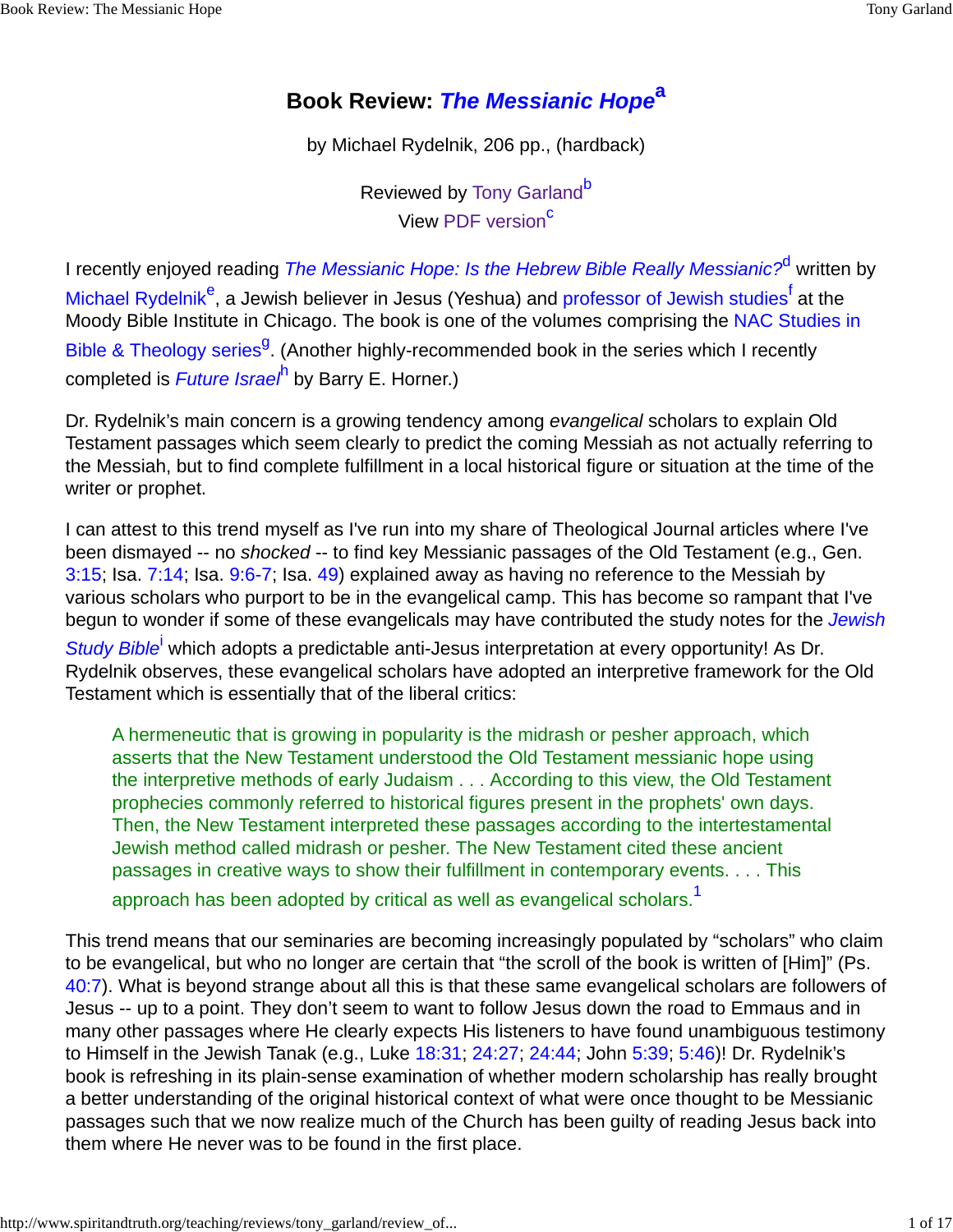The author begins his task by establishing why Messianic prophecy is important. If the Old Testament fails to provide the necessary predictive data to unambiguously establish the credentials of Jesus of Nazareth as the predicted Messiah, then we quickly would find ourselves in the same shoes as John the Baptist, who at a particularly low point in his ministry asked, "Are You the Coming One, or do we look for another?" (Luke 7:20). This is no mere academic issue for Dr. Rydelnik as it has a great bearing upon his own salvation experience.

Messianic prophecy was the means God used to bring me to faith in Jesus the Messiah. My parents were Holocaust survivors who raised me in a traditional Jewish home. We were Orthodox in our Jewish beliefs and practices and, as such, I did believe in the future coming of a personal Messiah. Even so, it was not a central issue of my life. However, that changed when my mother announced that she believed in Jesus. This led to my father divorcing her and a radical shift in my life. I decided to study the messianic prophecies of the Hebrew Bible and prove my mother wrong in attributing their fulfillment to Jesus of Nazareth. Although I was initially quite confident of my opinion, in time I was surprised to see that there was far more credibility to the messiahship of Jesus than I had first anticipated. After dealing with my fears of ostracism from the Jewish community, based on my new conviction that the Scriptures foretold a suffering Messiah who would be rejected by His own people and provide forgiveness thorough his death and resurrection, I put my trust in Jesus as Messiah and Lord. . . . I would never have made this decision apart from studying messianic prophecy. In fact, apart from messianic prediction and fulfillment, Jesus could not be identified as the Messiah of Israel, and if not that, then He could not be the Messiah of the world. It is for this reason, joined with my commitment to exegetical accuracy, that I believe it is essential to understand the Hebrew Bible as messianic.<sup>2</sup>

Having established the importance of Messianic prophecy, the author provides a brief but valuable history of how Old Testament scholarship has interpreted prophecy and fulfillment through the ages, including some of the developments which led to what could only now be described as a "minimalist" approach to interpreting Messianic passages in the Old Testament. An especially useful summary concerns the various categories into which prediction and fulfillment have been understood (historical, dual, typical, progressive, relecture, midrash or pesher, and direct fulfillment). "3

Next up is a discussion concerning text-critical perspectives on Messianic prophecy. In this section, the author borrows heavily from John Sailhamer in arriving at the view that the Masoretic Text - especially the relatively late vowel additions by the Masoretes -- should not be viewed as the Textus Receptus of the Old Testament.

. . . the Masoretic Text is frequently treated as a received text rather than a version of the biblical text. Yet the Masoretic Text, although generally sound and truly the best Old Testament text available, is a somewhat late version of the Hebrew Bible. Therefore, other versions, such as the Samaritan Pentateuch, and ancient translations, such as the Septuagint, should be consulted to determine the best possible readings of the Old Testament.<sup>4</sup>

His point here is that the Masoretic text may show evidence in some passages of a preferred interpretation which is flavored by anti-Messianic polemics in response to early Christian use of the Old Testament passages to point to Jesus as the promised Jewish Messiah.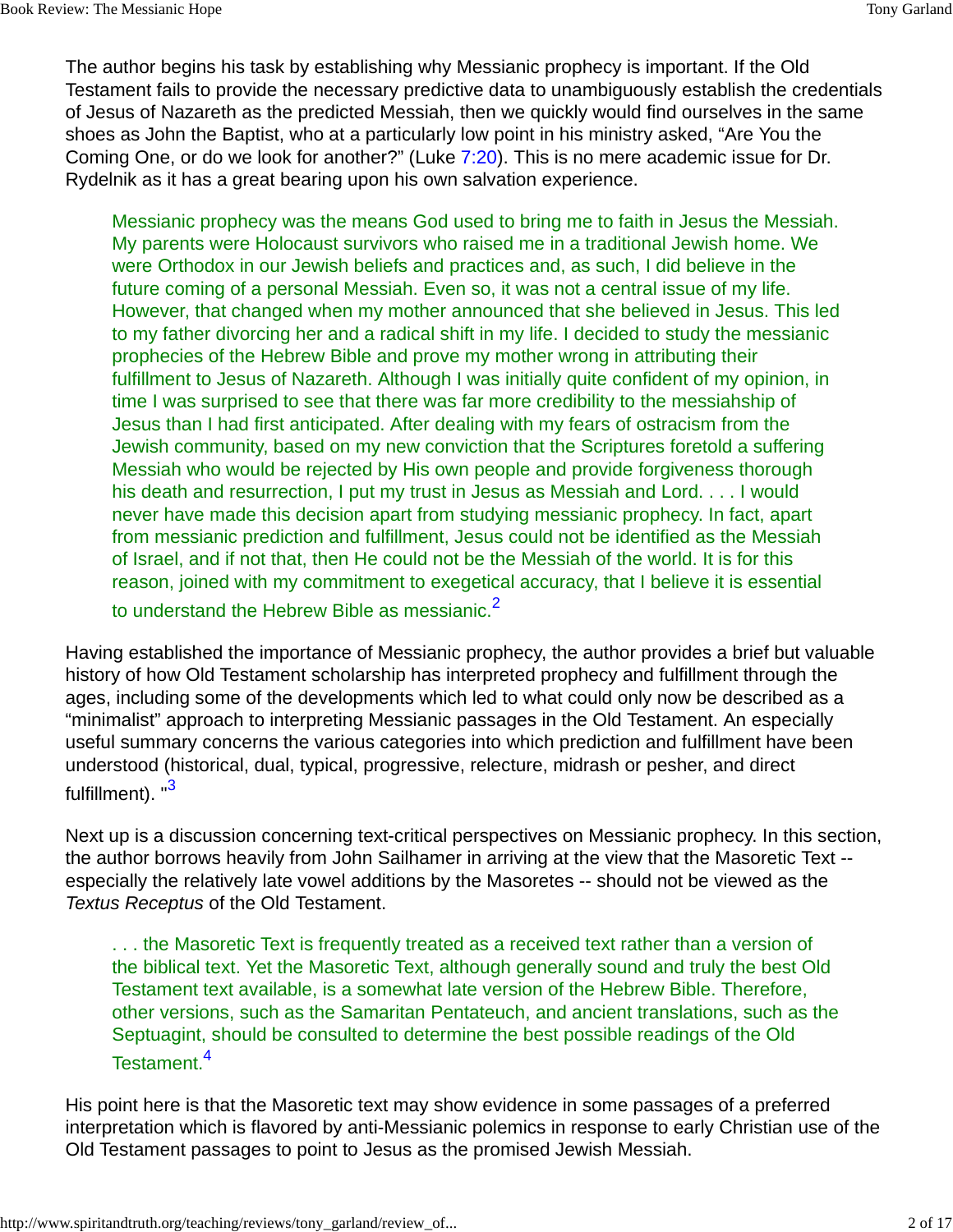The above examples have shown the occasional tendency of the Masoretic Text to offer readings that find their fulfillment in historical figures rather than in the eschatalogical times or a personal Messiah. . . . they serve to demonstrate the tendency of the Masoretic tradition.<sup>5</sup>

The author's point is that in some cases, examination of alternative manuscript evidence can help uncover an original reading which may have been more direct in its Messianic clarity, but which is not as clear in the Massoretic Text. Thus, some of the same text-critical considerations which must be dealt with in the New Testament extend to Messianic passages in the Old Testament, especially where Messianic interpretations have possibly been suppressed.

A most effective approach which Dr. Rydelnik employs when examining the Messianic validity of Old Testament passages is what he calls "innerbiblical" uses and interpretations of Old Testament passages. Rather than going to the New Testament to look at fulfillment, the author looks at how Old Testament writers themselves made use of and interpreted other Messianic passages from the Old Testament. This is an important technique as it effectively side-steps the question of whether the New Testament authors might be abusing Old Testament passages in an attempt to read Jesus back into passages where He is not to be found. Instead, the Old Testament which is fully able to stand on its own legs and which is the fully accepted authoritative text of Judaism, can be examined to see how the Old Testament "views itself" in relation to what is said in earlier passages concerning Messianic expectations. Passages which the author examines in order to demonstrate a Messianic expectation by one Old Testament passage on a previous passage include: Gen.  $49:9-12$  → Eze. 21:27, Num. 24:14-19 → Amos 9:11-12, Deu. 18:15-19 → Num. 12:6-8 and Deu. 34:10-12. Having examined the connection between these sets of passages, the author concludes, "later Old Testament authors did indeed consider earlier passages to be messianic."<sup>6</sup>

In the following section (chapter 5), Rydelnik attempts to show that the Hebrew Canon was itself shaped by a consistent Messianic expectation--that the organization of the text into the sections of Law, Prophets, and Writings (TNK) bears witness to a Messianic theme. This, to me, was the only weak part of the book which I found to be somewhat unconvincing.

The author then moves on to the New Testament to discuss the Messianic Hope as exhibited by the teachings of the Messiah Himself (Jesus) and the Apostles. In particular, Rydelnik discusses how the Old Testament prophets established a Messianic expectation and how Jesus and the Apostles key on that expectation to show that Jesus is the figure pointed to by the Old Testament. The question then arises: if Jesus and the Apostles placed so much emphasis on establishing Jesus to be the fulfillment of a Messianic expectation, from whence that expectation if not from the Old Testament? Hence, the very nature of the New Testament ministry of Jesus and the Apostles provides strong evidence of the validity of reading Messianic Old Testament passages as not finding their fulfillment in historic personalities within the Old Testament context. (This also underscores an important technique for readers of the New Testament: when people in the text express expectations or ask questions always consider how they came to have those expectations? More often than not, those expectations are based on a correct--if often incomplete- reading of Old Testament predictions. Thus, if numerous New Testament characters exhibit a Messianic expectation this serves as evidence that the Old Testament truly provides one!)

Chapter 7 is especially valuable: Decoding the Hebrew Bible: How the New Testament Reads the Old. Dr. Rydelnik skillfully examines several New Testament passages in the early part of Matthew's gospel to provide an illustration of various ways in which the New Testament authors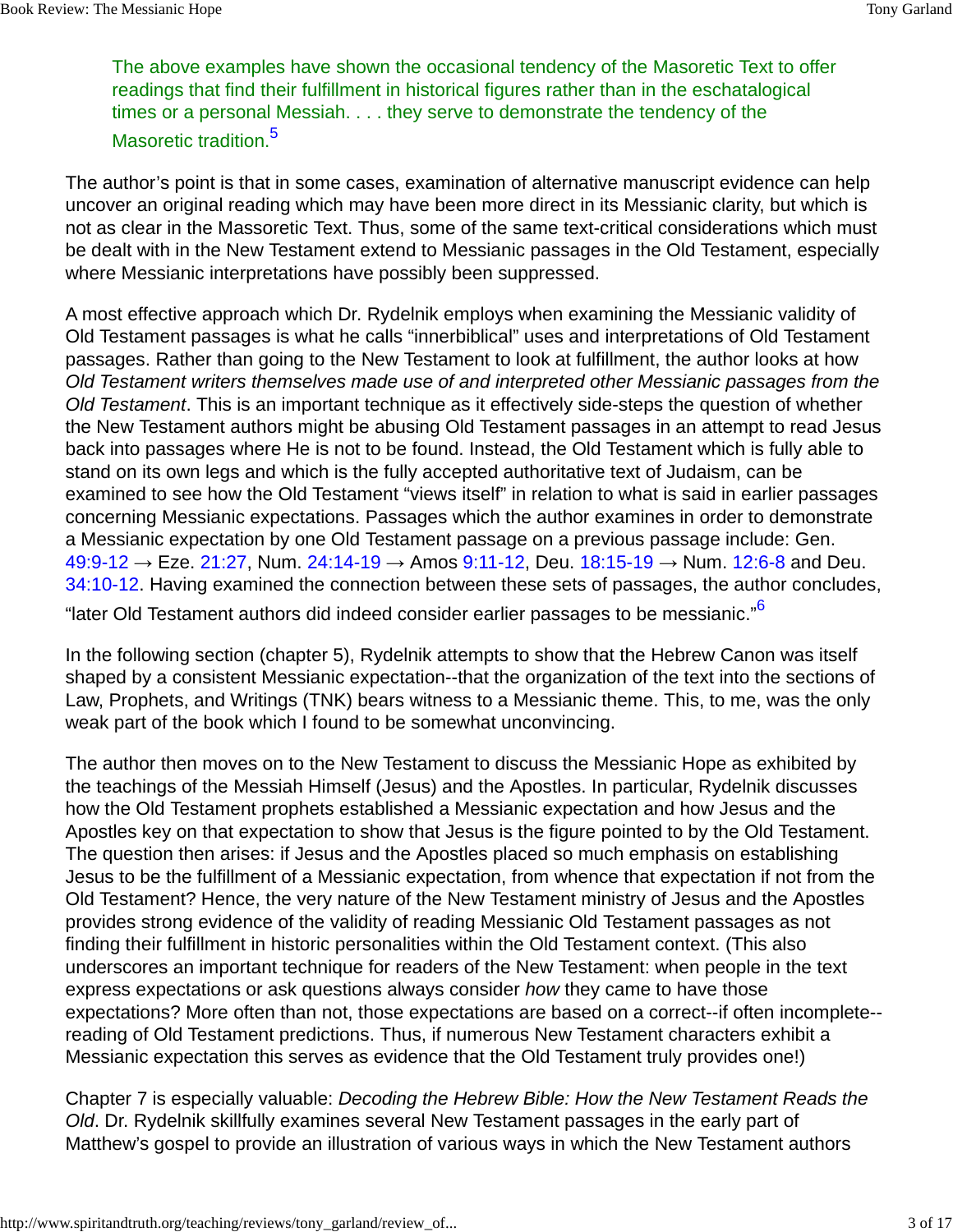make use of Old Testament passages: direct fulfillment (Mat.  $2:5-6 \rightarrow$  Micah 5:2), typical fulfillment (Mat.  $2:15 \rightarrow$  Hos. 11:1), "applicational fulfillment" (Mat. 2:16-18  $\rightarrow$  Jer. 31:15), and summary fulfillment (Mat. 2:19-23 which summarizes widespread teaching from the Old Testament). Other

writers such as Arnold Fruchtenbaum have also provided excellent material on this subject.<sup>7</sup>Suffice it to say, New Testament utilization of Old Testament passages contains many subtleties which, if overlooked, lead to an incorrect understanding of why the New Testament author referred to the Old Testament passage. These misunderstandings sometimes impinge on how Messianic passages are to be interpreted and must be carefully considered when evaluating prophetic correlations between the testaments.

Chapter 8 is of particular interest in that Dr. Rydelnik makes a clear case for the origin of non-Messianic interpretation in the anti-Christian polemical motivations of the famous Rabbi Shlomo Ytizkhaki (1040-1105), commonly known by his acronym, Rashi. The author examines numerous passages which older Jewish commentators (e.g., targums) read as Messianic predictions and demonstrates how Rashi consistently rejected the traditional interpretation in favor of finding fulfillment in a near-term historical figure. It would appear from the examples surveyed that Rashi was motivated by a desire to neutralize the Messianic interpretation which Christian contemporaries were using to argue that Jesus was the Jewish Messiah promised within the pages of the Old Testament. In the process, Rashi essentially redefined the "pesher" (plain sense) interpretation of passages:

Rash lived in an era of religious disputations between Christians and Jews, which included both public debates and written pamphlets designed to convince Jewish people of the messiahship of Jesus based on messianic prophecy. Therefore, Rashi initiated the attempt to rebut Christian interpretation of messianic passages through the use of peshat. Thus, Rashi's commentaries reflect his desire to counter Christianity. Rosenthal sates, "Many a comment on a passage in the Pentateuch, in Isaiah, Jeremiah, Ezekiel or the Psalms is concluded with the statement that his interpretation is according to the plain sense and serves as 'an answer to the Christians.'" . . . Rashi's use of peshat took on an additional nuance.<sup>8</sup>

. . . Rashi, in rejecting traditional interpretations, was not necessarily, as is sometimes maintained, departing from an allegorical messianic interpretation and instead adopting a literal one. Rather, he was departing from the literary and messianic interpretation to a historical understanding. . . . some of Rashi's interpretations are quite messianic while others are historical. The deciding factor was whether a particular messianic passage could be understood to refer to the first coming of Jesus or to Jesus' deity. If this was an issue, then Rashi would commonly interpret those texts as referring to a historical figure. However, if the passage fit the traditional Jewish conception of the Messiah or referred to what Christians perceived as the Second Coming, Rashi would maintain the messianic interpretation.<sup>9</sup>

Rashi influenced many others who followed in his footsteps, even a number of influential Christians who failed to see his interpretive bias leading interpreters such as John Calvin to deny the protoevangelium of Genesis 3:15, ". . . a few centuries later, reformer John Calvin followed Rashi's naturalistic approach, saying, "I interpret this simply to mean that there should always be the hostile strife between the human race and serpents, which is now apparent.""<sup>10</sup> This influence of Rashi fueled what has become a growing reluctance to interpret Messianic passages as predicting a Messiah. This includes important passages (some of which even novice Christians know are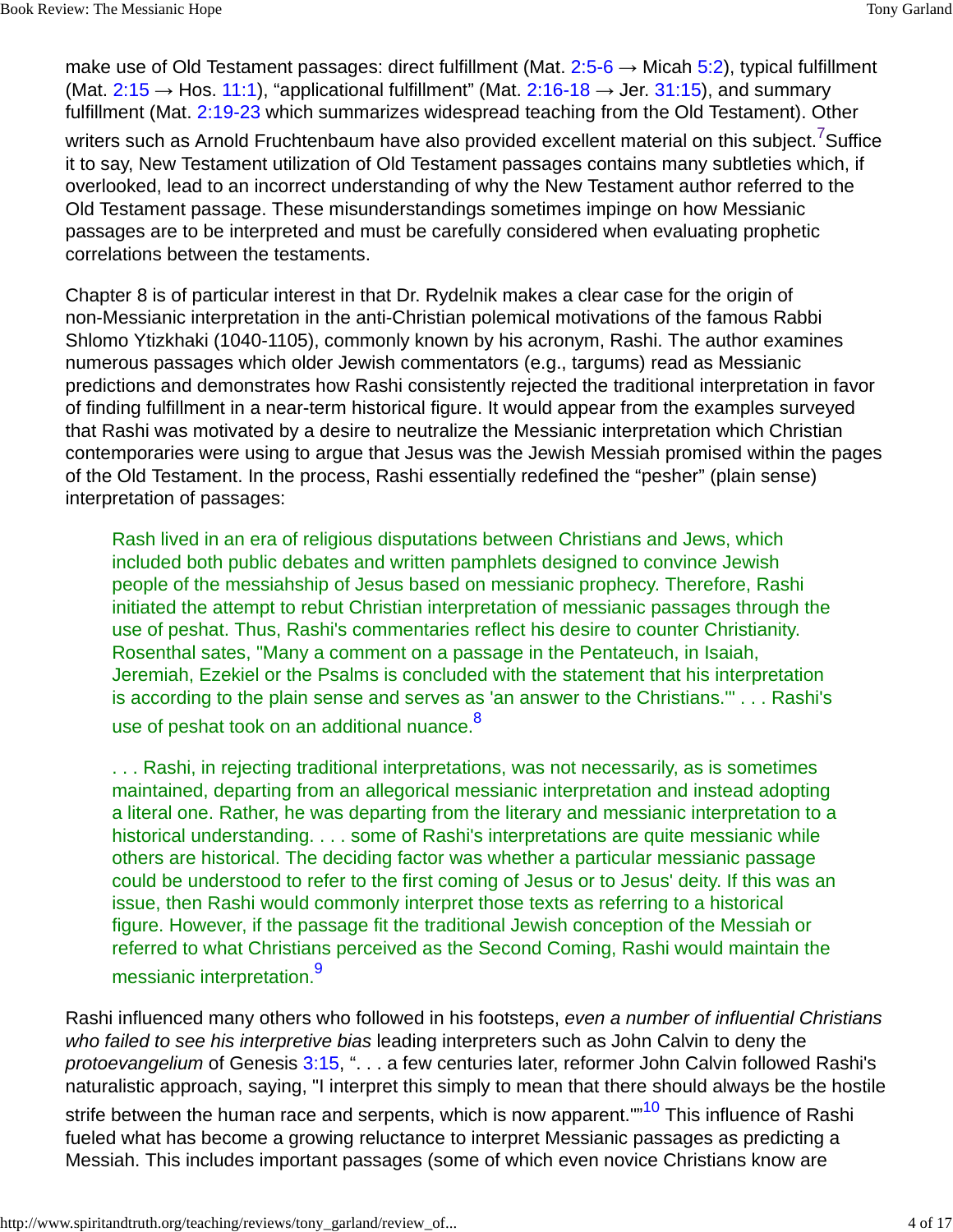obviously Messianic) such as Genesis 3:15, Psalm 2, Isaiah 9:6, Isaiah 42:2-9, and Zechariah 6:9-15.

In the closing chapters of the book, Dr. Rydelnik examines commonly debated Old Testament passages (Genesis 3:15; Isaiah 7:14; Psalm 110) with an eye to answering the question, do the passages, when properly interpreted, concern the Messiah? This section of the book is a veritable tour de force. (Isn't it such an incredible blessing for the Church when Jewish believers devote their considerable gifting and cultural and language background like a focused laser beam to bring to light subtleties in the Old Testament for the rest of us? I just love it!) The author's treatment of Isaiah 7:14 -- resolving the tension and confusion between the near-term sign to Ahab (Isaiah's son Shear-Jashub, Isa. 7:3,16) and the sign of the virgin birth given to the house of David (Isa. 7:13-15) is worth the price of the book alone.

So who is the child in [Isa. 7:16]? In light of Isaiah being directed to bring his own son to the confrontation with the king at the conduit of the upper pool [Isa. 7:3], it makes most sense to identify the lad as Shear-Jashub. Otherwise there would be no purpose for God directing Isaiah to bring the boy. Thus having promised the virgin birth of the Messiah (Isa. 7:13-15), the prophet then points to the very small boy that he has brought along and says, "But before this lad (using the article with a demonstrative force) knows enough to refuse evil and choose good, the land whose two kings you dread will be forsaken." In this way, Shear-Jashub functioned as a sign to the king. Appropriately, Isaiah could tell Judah in the very next chapter, "Here I am with the children the Lord has given me to be signs and wonders in Israel from the Lord of Hosts who dwells on Mount Zion" (Isa. 8:18).<sup>11</sup>

In the closing chapter of the book, the author relates the story of his own conversion to Christ and his early attempt as a student at his university to uphold the Messianic interpretation of the Old Testament in a public setting which featured a Jewish speaker of considerable experience and speaking ability. Although the author felt he failed in his mission, the "failure" led to two great blessings: 1) he became motivated to truly master the Biblical passages so as to be able to handle them more adeptly in the future; and 2) unbeknownst to him a Jewish teacher at the university who heard the interchange was led to investigate the New Testament for himself -- leading to his eventual belief in Jesus as the promised Messiah. Through the grace and mystery of God, Rydelnik and this former teacher were to later cross paths. Which all goes to show that the Word of God, even when wielded imperfectly, will eventually have its way in the hearts of those who are seek God.

This book is a fine contribution to the subject and one which should solidify believers, both new and seasoned, in their conviction that Jesus Christ is indeed the fulfillment of the Messianic Hope consistently set forth in many passages throughout the Old Testament. Don't let the so-called evangelical scholars who seem to have jumped the track by pandering to academic respectability hoodwink you into following them in jettisoning the clear teaching of the New Testament that Messiah Jesus is predicted in the Old Testament. The great Greek scholar A. T. Robertson may have said it best: "**Jesus found himself in the Old Testament, a thing that some modern scholars do not seem to be able to do.**" 12

I've appended some citations from the book which I found to be of particular interest.

## **Notes of Interest**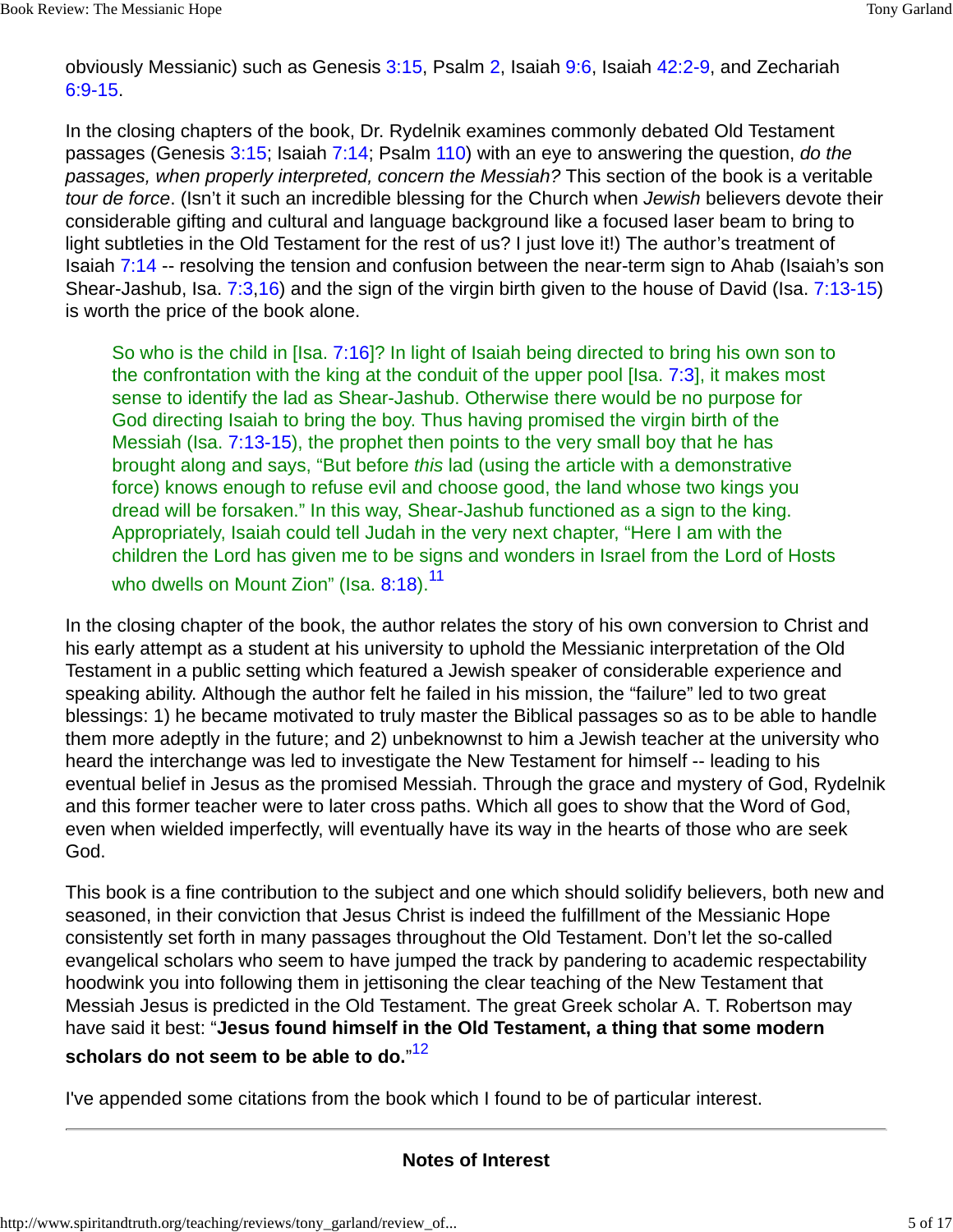". . . what I mean by a historical reading or historical interpretation is biblical interpretation that is constrained to find the references of Old Testament prophecy within the historical confines of the prophet's own time." [p. 3.]

". . . the foremost reason for seeing the Hebrew Bible as a messianic document is that this appears to be the best way to explain the evidence of the Scriptures themselves. . . . To put it plainly, it appears that the best way of understanding the Bible as a whole is to see the Old Testament as predicting the coming of the Messiah and the New Testament revealing him to be Jesus of Nazareth. A commitment to faithful exegesis of the Hebrew Bible should yield a messianic interpretation. A second reason for treating the Hebrew Bible as a messianic document is that it provides the most biblical apologetic for Jesus as the Messiah. Without the evidence of the Tanak, it would be impossible to identify Jesus as the Promised One. Consistently, the apostles contended that Jesus of Nazareth was "the Messiah . . . the One Moses wrote about in the Law (and so did the prophets)" (John 1:41,45). This was the perspective that they learned from Jesus himself when he said that "everything written about Me in the Law of Moses, the Prophets, and the Psalms must be fulfilled" (Luke 24:44). Affirming the messianic hope is the apologetic linchpin in the New Testament for proving that Jesus is indeed the promised Messiah. For this reason, the apostles, church fathers, the medieval churchmen, biblical theologians, apologists and missionaries have all recognized the importance of messianic prophecy." [pp. 7-8.]

"Messianic prophecy was the means God used to bring me to faith in Jesus the Messiah. My parents were Holocaust survivors who raised me in a traditional Jewish home. We were Orthodox in our Jewish beliefs and practices and, as such, I did believe in the future coming of a personal Messiah. Even so, it was not a central issue of my life. However, that changed when my mother announced that she believed in Jesus. This led to my father divorcing her and a radical shift in my life. I decided to study the messianic prophecies of the Hebrew Bible and prove my mother wrong in attributing their fulfillment to Jesus of Nazareth. Although I was initially quite confident of my opinion, in time I was surprised to see that there was far more credibility to the messiahship of Jesus than I had first anticipated. After dealing with my fears of ostracism form the Jewish community, based on my new conviction that the Scriptures foretold a suffering Messiah who would be rejected by His own people and provide forgiveness through his death and resurrection, I put my trust in Jesus as Messiah and Lord. . . . I would never have made this decision apart from studying messianic prophecy. In fact, apart from messianic prediction and fulfillment, Jesus could not be identified as the Messiah of Israel, and if not that, then He oculd not be the Messiah of the world. It is for this reason, joined with my commitment to exegetical accuracy, that I believe it is essential to understand the Hebrew Bible as messianic." [pp. 11-12.]

"Sailhamer's understanding of messianic prophecy has to significant elements. First, he asserts that the Masoretic Text should be viewed not as the original Hebrew text but as its final stage. As such, the Masoretic Text is a consolidation of the Hebrew text and reflects postbiblical interpretation of texts that are messianic in other ancient versions. Hence, the first task of the interpreter of the Hebrew Bible, particularly in messianic passages, is to establish the text through textual criticism. Second, Sailhamer builds on the well-established fact that the medieval Jewish "peshat" (simple) interpretations of the text were designed as an answer to the Christian messianic interpretation of the Tanak. Through the rise and influence of Christian Hebraism, Jewish non-messianic interpretations slipped into the Protestant understanding of the Old Testament. As a result, Protestant interpretation either denied messianic prophecy altogether or adopted alternative interpretations, such as dual, typological, and progressive fulfillment." [p. 25.]

"A hermeneutic that is growing in popularity is the midrash or pesher approach, which asserts that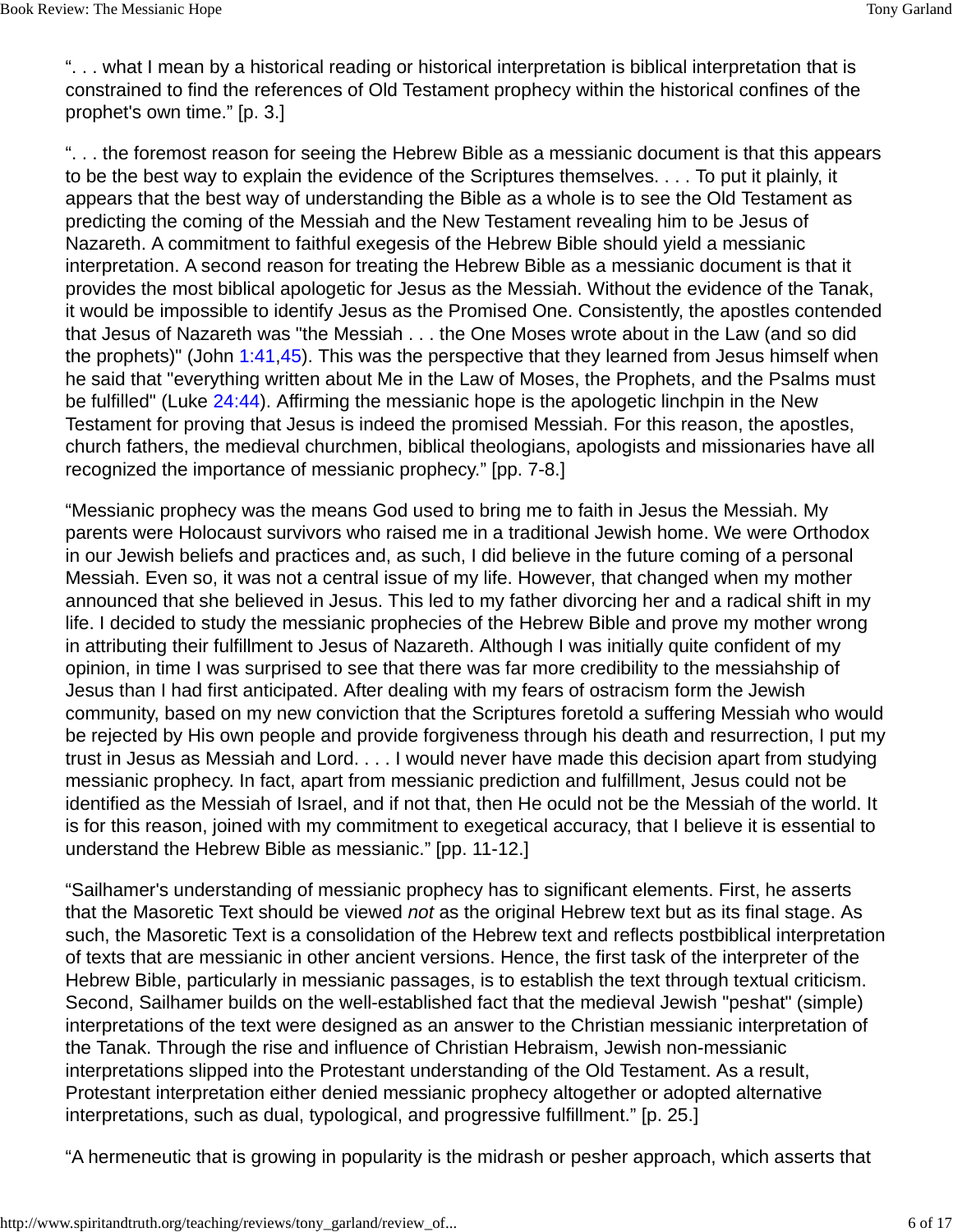the New Testament understood the Old Testament messianic hope using the interpretive methods of early Judaism . . . According to this view, the Old Testament prophecies commonly referred to historical figures present in the prophets' own days. The, the New Testament interpreted these passages according to the intertestamental Jewish method called midrash or pesher. The New Testament cited these ancient passages in creative ways to show their fulfillment in contemporary events. . . . This approach has been adopted by critical as well as evangelical scholars." [pp. 30-31.]

". . . the Masoretic Text is frequently treated as a received text rather than a version of the biblical text. Yet the Masoretic Text, although generally sound and truly the best Old Testament text available, is a somewhat late version of the Hebrew Bible. Therefore, other versions, such as the Samaritan Pentateuch, and ancient translations, such as the Septuagint, should be consulted to determine the best possible readings of the Old Testament." [p. 34.]

"John H. Sailhamer clarifies the way interpreters should view the Masoretic Text by warning, "Evangelicals, in the desire to stress the verbal inspiration of the OT text, should be careful not to identify the 'original' Hebrew text with the MT." Eminent textual criticism scholar Emmanuel Tov concurs, writing that "the Masoretic Text does not reflect the 'original text' of the biblical books in many details." . . . The Masoretic Text reflects a consonantal text that was not clearly consolidated until the second century AD. Furthermore, the pointings and accents were not recorded until the ninth and tenth centuries AD. . . . Although the Masoretic Text seeks to identify the original intent of the biblical autographs in a consistent fashion, and often does, it also has an interpretive tradition embedded in it. As Jewish scribes, the Masoretes faithfully transmitted the textual traditions that they had received . . . from rabbinic Judaism. Thus, there is significant rabbinic theology embedded in the Masoretic Text's standardization of the consonantal text and its addition of accents and vowels. . . . As such, it reflects the theological perspective of post-Christian, rabbinic Judaism. Thus, there are several significant examples of the Masoretic Text interpreting Old Testament messianic texts in a distinctly nonmessianic . . . fashion." [pp. 35-36.]

"This verse [Judges 18:30] records the establishment of the first pagan priesthood in Israel. The consonantal text's original reading indicated that mšh (Moshe or Moses) was the grandfather of

Jonathan, the founder of this pagan priesthood. The Masoretes inserted the raised letter  $\mathbf{I}[n]$  (*n* or

nun making the word read mnšh (Měnaššeh). According to Tov, the suspended nun was a correction of "an earlier reading which ascribed the erecting of the idol in Dan to one of the descendants of Moses . . . . The addition can therefore be understood as a deliberate change of content."" [p. 37.]

"... a variant reading [of Numbers 24:7] substitutes "Gog" for "Agag." This reading has wide support, being found in the Septuagint, the Samaritan Pentateuch, Aquila, Symmachus, and Theodotion. According to this reading, Balaam foresees a king from Jacob who would be exalted over Gog, the end-time enemy of Israel (Ezek 38:3). Thus, the passage links this prophecy with Messiah's day, when He will have victory over the eschatological foes of Israel. The "Gog" reading is supported by the context, in which Balaam says he is speaking of "the end of days" (Num.  $24:14$ ). . . . . Additionally, in Ezek 38:17, there is a recognition that Gog is known from earlier Scripture. There the Lord addresses Gog and asks, "Are you the one I spoke about in former times?" This is an obvious reference to the variant reading in Num 27:7." [pp. 38-39.]

"Second Samuel 23:1 provides another example of the Masoretic Text exhibiting a historical reading rather than the more messianic variant reading of the versions. . . . In the Masoretic Text,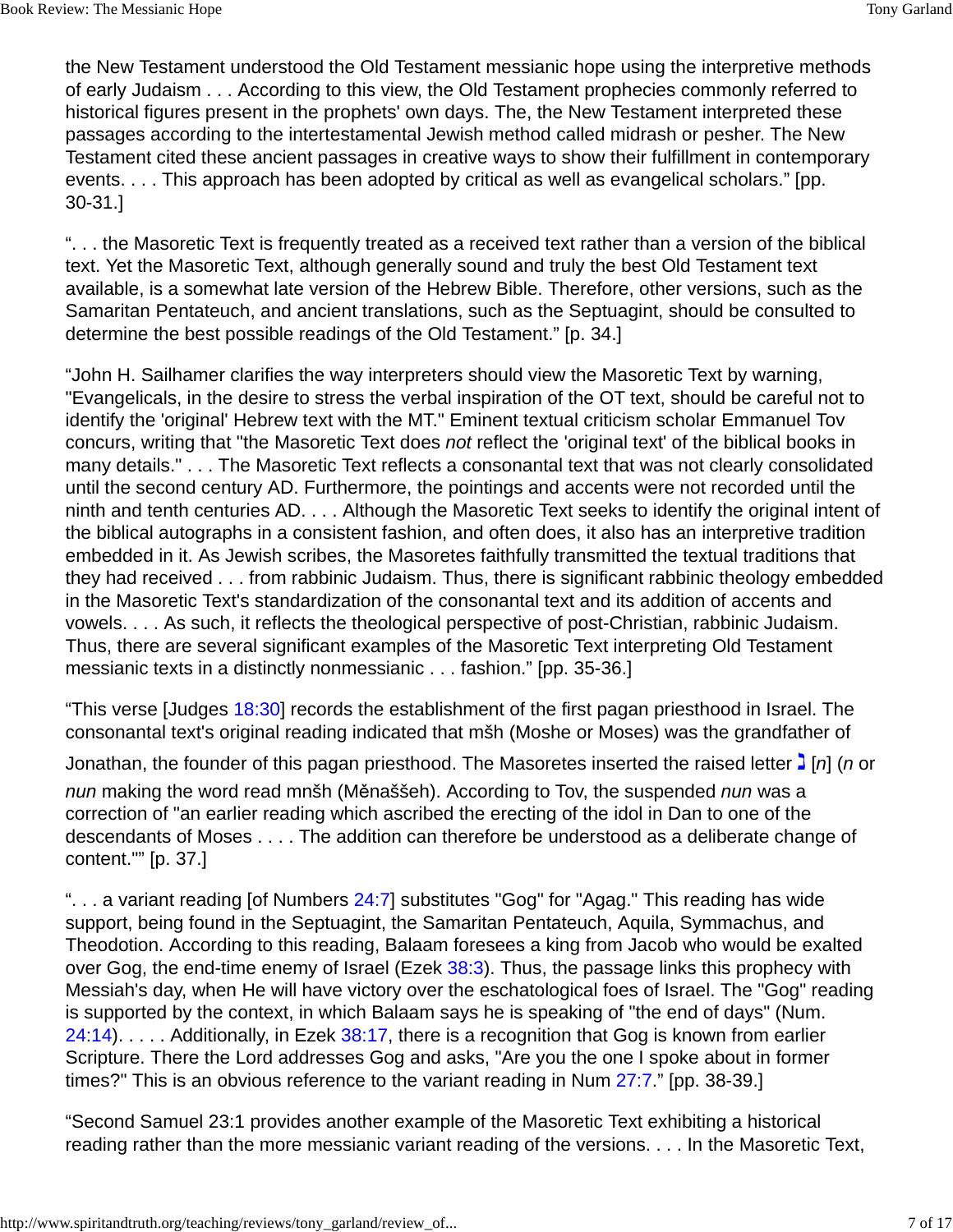the passage contains five synonymous identifications of the author of these words. They come from David, who is the son of Jesse, who is "the man raised on high," who is "anointed by the God of Jacob," who is "the favorite singer [lit. "the delightful one of the songs"] of Israel." This translation and interpretation hinges on the Masoretic Text reading ʿāl, "on hight." However, the Septuagint translates epi ("concerning"), apparently reading the same Hebrew consonants but a different Hebrew vowel: pathah (yielding 'al) rather than *gamas* (yielding 'al). This slight vowel difference results in a substantial difference in translation: These are the last words of David: the delcaration of David son of Jesse, and the declaration of the man raised up **concerning** the Messiah [Anointed One] of the God of Jacob, and the Delightful One of the songs of Israel. Sailhamer aptly explains the significance of the different readings when he writes, "The effect of the difference in the length of the vowel is such that the title 'anointed one' is the Masoretic Text refers to King David, whereas in other, non-Masoretic versions of the text, David's words are taken as a reference to the Messiah (cf. 2 Sa 22:51)." The internal evidence is against the interpretation that David was writing about himself. In 2 Sam 23:3-4, David proceeds to describe the righteous reign of the king as "the one who rules the people with justice (2 Sam 23:3-4). In v. 5 David makes a declarative statement (lit.): "For not so is my house with God" . . . (2 Sam. 23:5). Most translations recognize the internal contradiction. In v. 1 David seems to be saying it is all about him, and then in v. 5 he plainly states it is not. Therefore, most English versions translate v. 5 as a question to avoid this internal contradiction with the first verse in the paragraph . . . However, the problem with taking 2 Sam. 23:5 as a questions is that there is no interrogative particle (prefixed  $h$ ), the Hebrew form normally found in yes/no questions. Hence, it is unlikely that the phrase should be understood as a question." [pp. 39-41.]

"Psalm 72:5 is another example of a significant difference between the Masoretic Text and the Septuagint. The Masoretic Text reads, "They will" [or "May they"] fear you while the sun endures, and as long as the moon throughout all generations." On the other hand, the Septuagint reads, "May he continue while the sun endures, and as long as the moon, throughout all generations." The difference in the two versions is in the Masoretic Text yîrāʾûkā, "they will [may they] fear you," versus the Septuagintal reading kai sumparamenei which is a translation of the Hebrew wěyaʾărîk, "and he will continue/endure."" [p. 41.]

"... the Masoretic Text inserts accents which divide the titles [of Isaiah 9:6, English text] resulting in this translation: "The Wonderful Counselor, the Mighty God, calls his name eternal father, prince of peace." According to this translation, the first two couplets are names that refer to God himself, and the second two refer to the child that was born. The point of this reading appears to be to negate any thought of considering the child whose birth is described as deity. Additionally, the Masoretic Text reading is decidedly different from the New Testament rendering in Luke 1:32-33." [p. 43.]

"Shiloh is a word meaning "which belongs to him" or "to whom it belongs." This view is sustained by accepting the variant reading šelōh (i.e., šlh) instead of šilōh (i.e., šylh). According to this view, šelōh is a word formed from še, an archaic relative pronoun like the more common ʿāšer. [This view] has intertextual support from Ezek 21:27 [Hb. 21:32]. Barnes states that "perhaps the oldest extant reference to the . . . [šilōh] passage is the parallel phraseology to be found in the book of Ezekiel. The passage in Ezekiel substantiates two ideas: First, it affirms the rendering of šilōh as "to whom it belongs." Second, it confirms that Gen 49:10 is a messianic prophecy." [p. 49.]

"There is an intertextual allusion to Gen 49:10 in Ezek 21:27 [32], which describes one who would defeat Israel's enemies and bring blessing to his people. However, since the last kings of Judah were evil and not qualified to fulfill this promise, the nation would have to wait for another one who had the right. Thus, von Rad writes, "Even the grievous harm done to the royal office by those who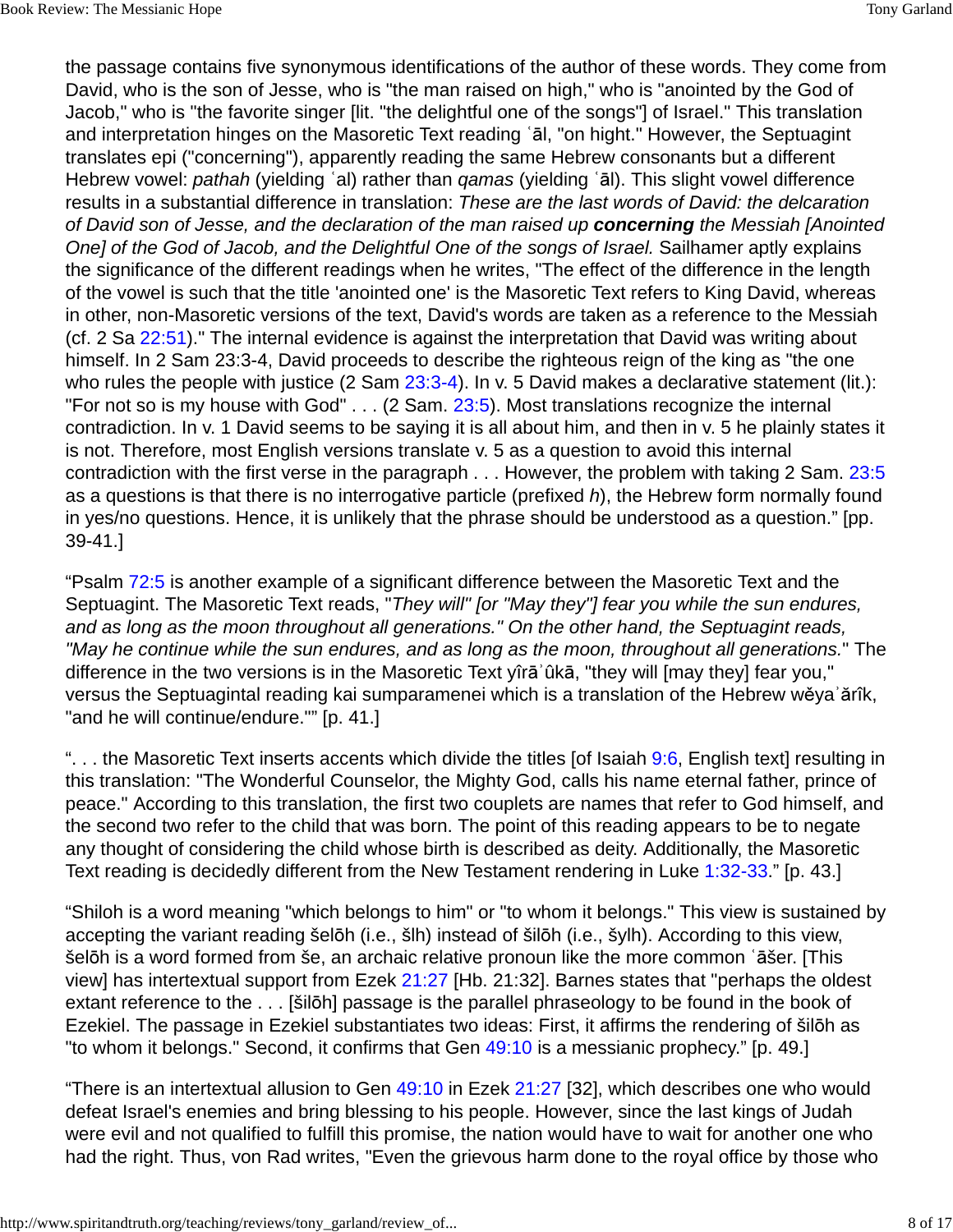had last worn the crown did not vitiate the prophet's hope that Jaweh would redeem the promise attached to the throne of David, 'until he comes whose right it is'" (Ezek 21;32). . . . The intertextual reference to Gen 49:10 demonstrates that šîlōh does indeed mean "which belongs to him."" [p. 53.]

"The feminine plural suffix ("*their* broken places") [in Amos 9:11] refers to the two kingdoms that had been divided since the days of Rehoboam. God will unite the nation once again under their messianic king. The masculine singular suffix ("his ruins") refers to David (not his booth, which is feminine). Since David is dead, Kaiser points out that this "must refer to that 'second David,' mentioned in Hosea 3:5. God will raise up from the ashes of 'destruction' the new David, even Christ the Messiah." The feminine suffix ("build it") refers to the fallen booth, the Davidic dynasty that will be restored under the Messiah." [p. 55.]

"The first interpretation [of Deu. 18:15-19] is the direct nonmessianic view. This approach held by some medieval Jewish interpreters, takes the coming prophet to be a particular future prophet but not the Messiah. According to McCaul, Abarbanel held that Jeremiah was the prophet like Moses, while Ibn Ezra applied the prophecy to Joshua. . . . it should be noted that in Deuteronomy 34, immediately after the description of Joshua (Deut 34:9), the writer says that no prophet had arisen like Moses (Deut 34:10). obviously disqualifying Joshua as the referent." [p. 56.]

"The New Testament confirms that Deut 18:15-19 is messianic (Acts 3:20-23; 7:37-38)." [p. 60.]

"On the basis of the above evidence, it is safe to say that Deuteronomy 33-34 was added to the Mosaic Torah as part of its final canonical redaction." [p. 63.]

"Some older conservative commentators have conjectured the writer of this section to be Ezra . . . This is feasible on the basis of Ezra 7:10, which literally reads, "For Ezra had set his heart to search the Law of the Lord, and to *do/make it* . . . and to teach his statutes and judgments in Israel." Perhaps Ezra did play a role in the final shaping of the Pentateuch, as a scribe and writer of inspired Scripture." [p. 63n76.]

". . . he notes that the narrative books in all three sections generally cover successive historical periods: The Law covers the period from creation to the death of Moses; The Prophets covers the period from the Conquest to the Exile; The Writings covers the period from the Exile to the Return." [p. 66.]

"The book of Judges appears to have been written (or undergone final editing) not during the time of the events in the book but sometime after the fall of the Davidic dynasty and the captivity. This is evident from the time notation in Judge 18:30. There it says that the pagan priesthood begun by Moses' grandson Jonathan continued "until the time of the exile from the land."" [p. 73.]

". . . Roland Murphy has concluded that "the eventual canonization of the work . . . can best be explained if the poetry originated as religious rather than secular literature." Therefore, James Hamilton has recently averred that "the Song of Songs is in the canon because it was written from a messianic perspective in order to nourish a messianic hope." Is it possible that this love song was written with the authorial intent to advance and explain the messianic hope?" [p. 79.]

"It is evident in Jesus' emphasis on the word "all" in both those encounters [Luke 24:25027; 44-46] that He believed the entire Old Testament predicted the Messiah." [p. 84.]

"A. T. Robertson said, "Jesus found himself in the Old Testament, a thing that some modern scholars do not seem to be able to do."" [p. 85.]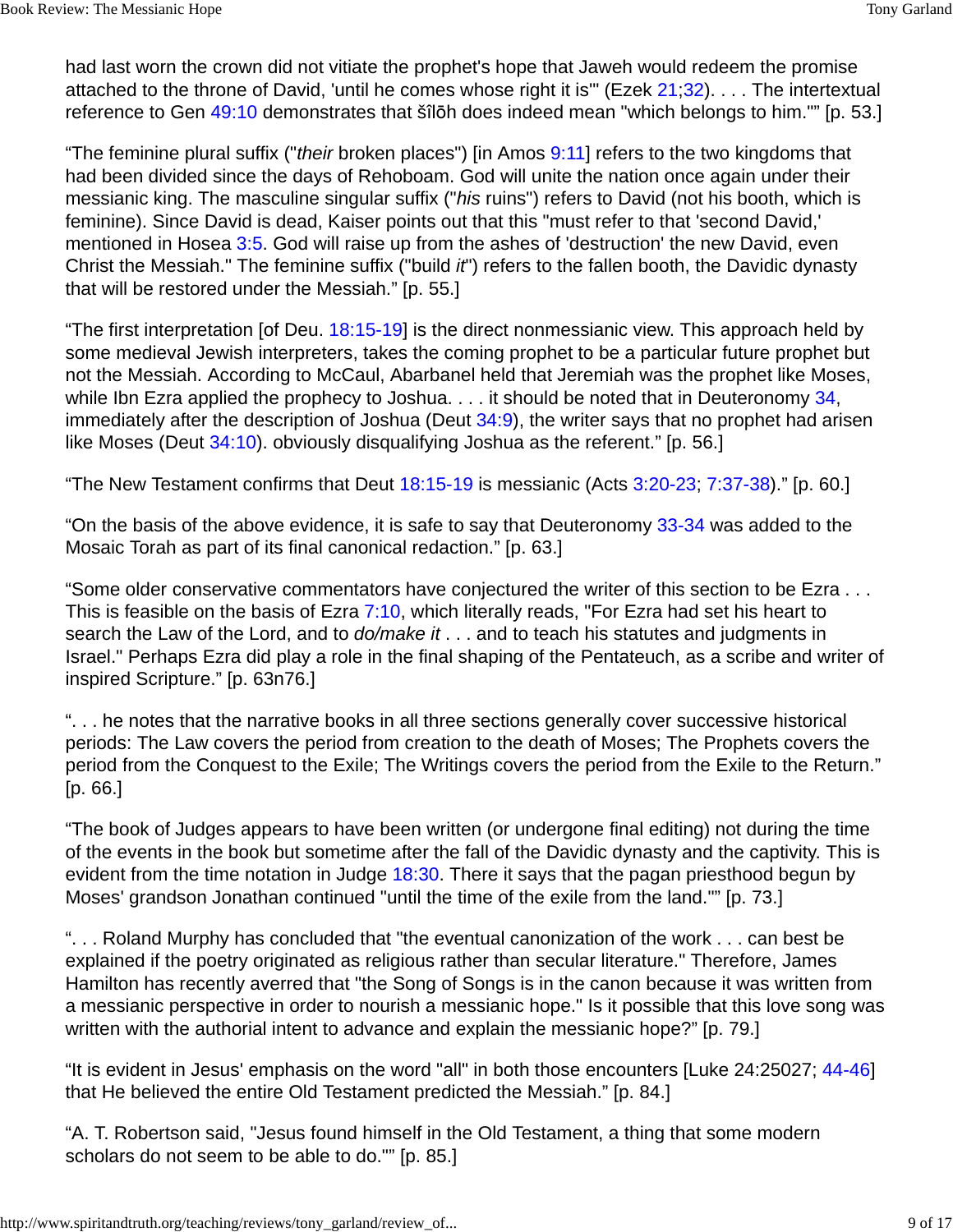"The significance of John 5:45-47 with regard to messianic prophecy is that Jesus indicated that Moses knew that he was writing about the Messiah. If Moses had not know of whom he was speaking, how could he accues those who did not believe him? Imagine how illogical that would be--Moses accusing others for failing to understand what he himself did not comprehend. Moses had to understand that he wrote of Mesiah in the Torah or he would not be qualified to accuse those who did not correctly interpret the messianic hope in the Torah." [p. 85.]

"Regardless of the translation of the phrase eis tina ē poion kairon (either "what person or time" or "what time or circumstances"), the passage still does not support the view that the prophets failed to understand that they wrote of Mesiah. Kaiser states that according to 1 Pet 1:10-12, the prophets were aware of five facts in their prophecies: They knew they were predicting that: (1) the Messiah would come; (2) the Messiah would suffer; (3) the Messiah would be glorified (in kingly splendor); (4) the order of events 2 and 3 was that the suffering came first, and then the glorious period followed; and (5) this message had been revealed to the prophets not only for their own day, but also for a future generation such as the church of Peter's audience (v. 12)." [p. 89.]

"Jeremiah 31:15 speaks of Ramah as the place of weeping because it was there the Babylonians gathered the captive young men of Judah before sending them into exile (Jer 40:1-2). There Rachel was said to weep for her children. Obviously, the matriarch Rachel had been long dead when Jeremiah wrote. So Jeremiah did not use her name literally (i.e., weeping from her grave) but rather symbolically, representing all of Jewish mothers. Thus Jeremiah states that Jewish mothers were weeping for their sons who had died in the war with Babylon and for the young men who were being taken to a distant land as captives. Jeremiah was referring to the deep pain of Jewish mothers at the loss of their young men to Nebuchadnezzar and the Babylonians. So the question is, Since Jer 31:15 refers to the Babylonian exile, how could Matthew cite the Slaughter of the innocents as fulfilling this text?" [p. 105.]

"One problem with citing midrashic background as the explanation of the New Testament's exegesis of the Old is that this is historically anachronistic. It is based on rabbinic exegesis of a later time but substantially misunderstands how pre-AD 70 Jewish interpreters used biblical texts. . . . A second flaw in taking New Testament citations of the Old as creative exegesis in the form of midrash is that it misunderstands the true purpose of midrash. The point of midrash is not to pull texts out of context. Rather, a more correct understanding of midrash is that it was to show the continuing relevance of Scripture to contemporary life." [pp. 106-107.]

"The reason for Matthew's citation of Jer 31:15 was to show that Scripture had a continuing relevance. As David L. Cooper wrote, "Matthew simply applies the language of this prophecy to a similar situation of his day." Just as Rachel represented Jewish mothers who wept at the death and exile of their sons, so Jewish mothers once again mourned when wicked Herod murdered their children. And Rachel has continued to lament and has refused to be consoled for her children as they have been murdered by Crusaders, Nazis, and terrorists. Sadly, this is a Scripture that has had continued relevance for centuries." [p. 108.]

"[By quoting this text, Matthew] understood a principle in a biblical passage and then applied it to [his] contemporary situation. Thus Matthew recognized that Jeremiah wrote of the suffering of Rachel, the personification of Jewish mothers, at the exile. He, in turn, applied the principle that the Jewish mothers of Bethlehem still wept because of the suffering of their children at the hands of wicked Herod." [p. 108.]

"But what theme is Matthew summarizing by calling Jesus a Nazarene [Mat. 2:19-23]? He is using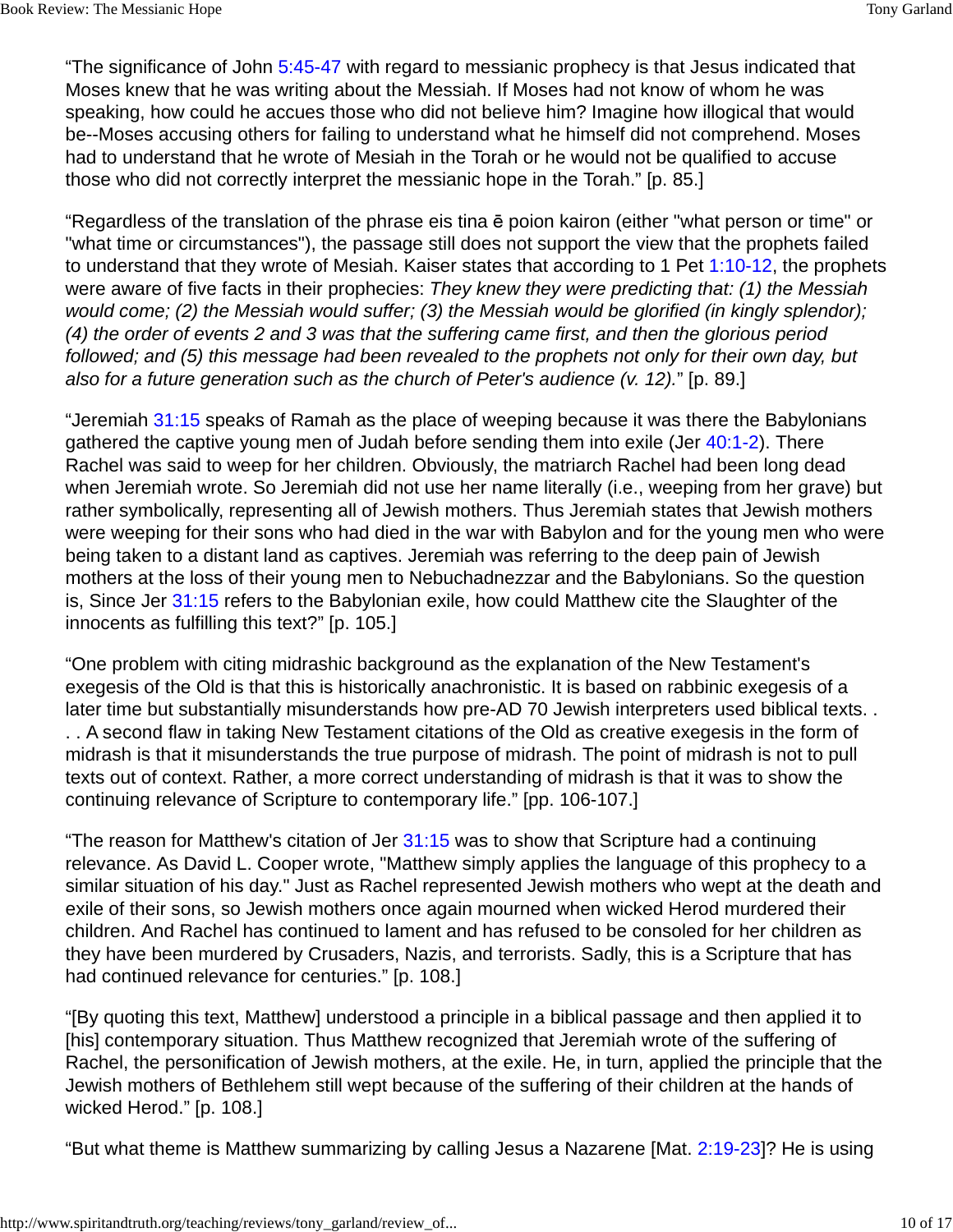"Nazarene" as a term of derision and is summarizing the Old Testament teaching that the Messiah was to be despised. That "Nazarene" was itself a disparaging term in the first century is evident from Nathanael's reaction to hearing of a Messiah from Nazareth, objecting "Can anything good come out of Nazareth? (see also John 7:41-42,52). Moreover the only other place Matthew uses "Nazarene," it is used in a derogatory way (Matt 26:72). Thus, according to Matthew, the prophets taught that Messiah would be despised." [p. 110.]

"If messianic hope is so evident using a literary reading of the Hebrew Bible, why is it that so many contemporary exegetes fail to recognize it? . . . it is surprising that some many prefer a historical reading of Old Testament texts rather than an eschatological, messianic interpretation. Luke records that the Messiah Jesus saw Himself in the text of the Hebrew Bible (Luke 24:25-27,44-46). Therefore, it is especially unexpected that so many who accept the authority of the New Testament and the deity of Jesus view Old Testament texts as having their fulfillments in historical figures rather than the future Messiah. Old Testament scholar Louis Goldberg noted this trend of interpretation and lamented that contemporary evangelical scholarship had begun to deny "any messianic message in key passages, i.e., Psalm 22, Isaiah 7:14, as well as others." Moreover, he bemoans that such approaches find all fulfillments "at the time of writing" rather than being considered predictions of the Messiah. As such, Goldberg is shocked that these evangelical Old Testament scholars agree more readily with Jewish anti-Christian polemicists than with the Messiah Jesus' own explanation of the Old Testament." [p. 112.]

"Although serving as a rabbi, teacher and a judge, Rashi earned his living as a vintner." [p. 113.]

"Classical Jewish interpretation of the Bible has been characterized by four methods, summarized

by the acronym PaRDeS, spelled with the four Hebrew consonants  $\Box$  [ $\bar{p}$ ],  $\Box$  [ $\bar{q}$ ],  $\Box$  [ $\bar{q}$ ],  $\Box$  [s] (P, R, D, S). They stand for *Peshat* (meaning "simple" and referring to the plain meaning of the text), Remez (meaning "hint" and referring to an allusion to another teaching in a secondary biblical text), Derash (meaning "search" and referring to the homiletical interpretation of the text in terms of relevance and application), and Sod (meaning "secret" and referring to mystical interpretation). Thus, the four basic Jewish interpretive methods were plain, allusion, homiletical, and mystical. According to the Talmud, peshat is the most foundational, expressed by the dictum, "A verse cannot depart from its plain meaning (peshat)."" [p. 115.]

"Rash lived in an era of religious disputations between Christians and Jews, which included both public debates and written pamphlets designed to convince Jewish people of the messiahship of Jesus based on messianic prophecy. Therefore, Rashi initiated the attempt to rebut Christian interpretation of messianic passages through the use of peshat. Thus, Rashi's commentaries reflect his desire to counter Christianity. Rosenthal sates, "Many a comment on a passage in the Pentateuch, in Isaiah, Jeremiah, Ezekiel or the Psalms is concluded with the statement that his interpretation is according to the plain sense and serves as 'an answer to the Christians.'" . . . Rashi's use of peshat took on an additional nuance." [p. 116.]

"In order to refute Christian claims, Rashi made a significant shift in the meaning of peshat: he equated the simple meaning of the text with the historical interpretation. This means that Rashi would often rebut the Christian claim that a given verse was messianic and referred to Jesus by countering that it referred "to a biblical historical person or event." Hence, Rashi no longer understood the peshat as the *plain* sense of the text but the *historical* sense. Moreover, Rashi frequently argued for the historical sense of a passage even if this meant that "he had to depart from traditional exposition."" [p. 116.]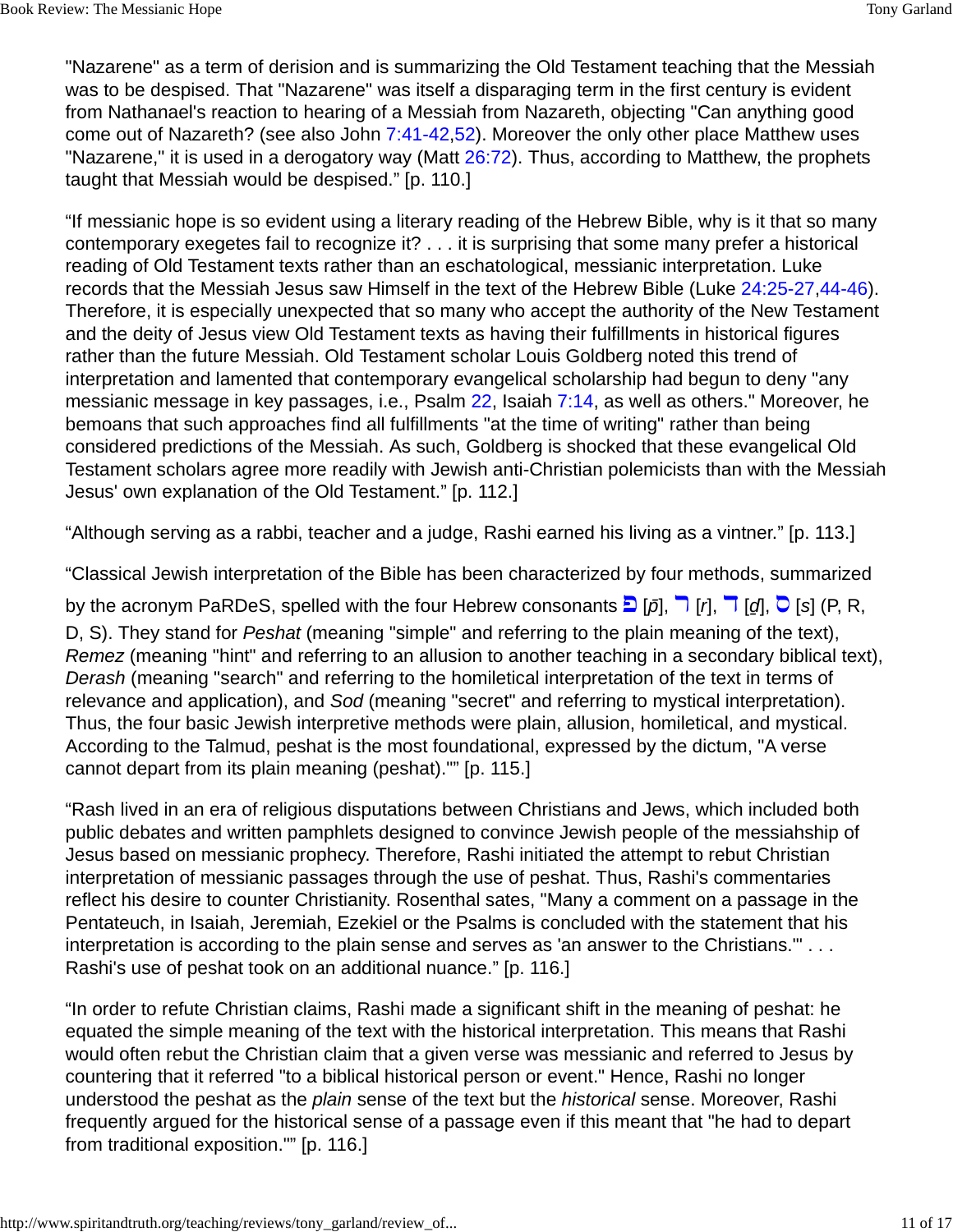". . . Rashi, in rejecting traditional interpretations, was not necessarily, as is sometimes maintained, departing from an allegorical messianic interpretation and instead adopting a literal one. Rather, he was departing from the literary and messianic interpretation to a historical understanding. . . . some of Rashi's interpretations are quite messianic while others are historical. The deciding factor was whether a particular messianic passage could be understood to refer to the first coming of Jesus or to Jesus' deity. If this was an issue, then Rashi would commonly interpret those texts as referring to a historical figure. However, if the passage fit the traditional Jewish conception of the Messiah or referred to what Christians perceived as the Second Coming, Rashi would maintain the messianic interpretation." [p. 117.]

"Those who followed Rashi's view of peshat as referring to the historical sense included his grandson, Samuel ben Meir (also known as Rashbam, 1085-1174), Joseph Bekhor Shor (twelfth century), David Kimchi (also known as Radak, 1160-1235), Abraham Ibn Ezra (1089-1164), and Don Isaac Abravanel (1437-1509). Building upon Rashi's work, these scholars also used the historical sense to combat Christological interpretation and even emphasized this approach more than Rashi." [p. 118.]

". . . the purpose of medieval Jewish exegesis was polemical. Peshat was used as a tool to advance an antimessianic, historical interpretation of the messianic texts. Thus, the literal sense of the Scriptures became identified with the historical sense. Hence, when the Reformers borrowed literal interpretation from Rashi and other medieval Jewish exegetes, . . ." [pp. 121-122.] in effect they embraced antimessianic interpretations designed to combat Christianity.]

"... David Kimchi even recognized [Gen. 3:15] as messianic when he wrote, "Messiah, the Son of David, who shall wound Satan, who is the head, the King and Prince of the house of the wicked." Rashi, however, interpreted Gen 3:15 naturalistically to refer to conflict between snakes and humanity . . . A few centuries later, reformer John Calvin followed Rashi's naturalistic approach, saying, "I interpret this simply to mean that there should always be the hostile strife between the human race and serpents, which is now apparent."" [p. 123.]

"Psalm 2 is another example of Rashi's influence on messianic interpretation. . . . Rashi understood the text as having a historical referent, writing, "Our Sages [Ber. 7b] expounded the passage as referring to the King Messiah, but according to its apparent meaning [the *peshat*], it is proper to interpret it as referring to David himself." Today it is fairly common for evangelical scholarship to see the Psalms as essentially historical and to follow Rashi's view that Psalm 2 addresses David or the Davidic king." [p. 124.]

"Rashi, in an attempt to avoid the apparent deity of the child [in Isa. 9:6], understands the title as follows: "The Holy One, blessed be He, Who gives wondrous counsel, is a mighty God and an everlasting Father, called Hezekiah's name, 'the prince of peace.'" To accomplish this interpretation, Rashi must take God as the subject of the third person singular verb "he called," although it is more likely that it is an indefinite personal subject ("one calls"). As a result of Rashi's identification of God as the subject of the verb, the divine titles do not describe the Messiah but God Himself, thereby avoiding the Christian idea of a divine Messiah. . . . Rashi breaks with the midrashic idea that the verse speaks of the Messiah and rather identifies the child with Hezekiah." [pp. 124-125.]

"Isaiah 42:1-9 is yet another example of shifting interpretation because of Rashi's influence. This passage, the first of the famous Servant Songs, was recognized as messianic in the ancient Targum Jonathan, paraphrasing it as "Behold, my servant, the Messiah, whom I bring, my chosen one, in whom one delights." . . . Rashi, however, rejects the messianic interpretation of Isa 42:1 and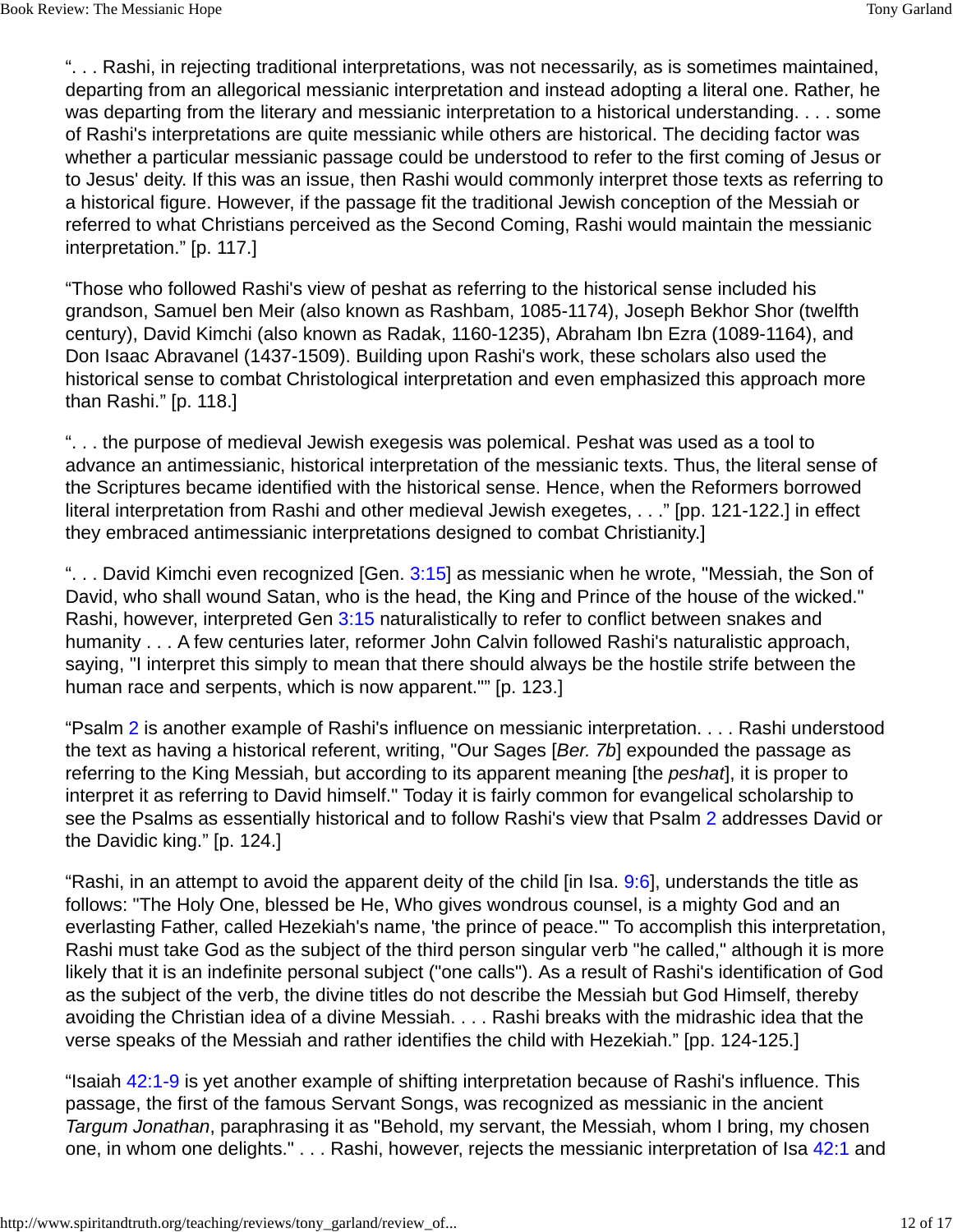instead identifies collective Israel as the historical referent." [pp. 125-126.]

"... the Midrash ... asks [concerning Zec.  $6:12$ ], "What is the name of the Messiah?" Then, after giving various names from differing Old Testament texts, it says, "His name is 'Branch' as it is stated, 'Behold, a man whose name is Branch, and who shall branch forth from his place, and build the Temple of the Lord' (Zec.  $6:12$ )." Rashi rejects the messianic interpretation and opts for a historical one, writing concerning the Branch, 'He is Zerubbabel, mentioned above (3:8)'... Remarkably, Rashi is arguing that his view reflects the peshat, the simple meaning of the text, although Zerubbabel is nowhere to be found in this text." [p. 127.]

"The point of this discussion of the importance of Rashi and medieval Jewish interpreters has been to show that their anti-Christian polemic has subtly crept into Christian interpretation of the Old Testament. This is a result of Rashi's shift in the use of peshat from the literal/literary meaning to the historical sense." [p. 128.]

"It seems that the classic understanding of Gen 3:15 as the protevangelium, or the "first gospel," has eroded dramatically, even among those who hold to inspiration and inerrancy. Is the messianic interpretation really exegetically untenable? Did the author of this text intend it to be read only of the perpetual hatred between snakes and people? The trend in Old Testament interpretation is to answer these questions affirmatively." [p. 129.]

". . . R. B. Chisholm Jr. . . . takes writers to task for espousing a messianic interpretation. He finds it "disappointing" that B. K. Waltke and C. J. Fredericks offer "the traditional interpretation of [Gen 3:15] without interacting with approaches that challenge this interpretation as being pure allegory that is unsubstantiated linguistically or contextually."" [pp. 130-131n3.]

"In response to the lexical argument that the word "seed" [in Gen.  $3:15$ ] is limited to a collective sense, this is simply incorrect. The word can also be used with an individual meaning as well. For example, the word "seed" is used of an individual in the very next chapter (4:25) when Eve identified Seth as the particular seed (translated "child") given in place of Abel." [p. 132.]

"... the whole idea of sensus plenior is highly questionable. The only meaning in a given text is that which the author intended. To say the Holy Spirit meant something other than what the human author understood contradicts the very idea of biblical inspiration." [p. 134.]

"Some have proposed that in Gen 3:15 there is an alleged prediction of the virgin birth because of the use of the phrase "her seed." . . . This is unlikely since Ishmael and his descendants are called Hagar's seed (Gen 16:10) and no one would content that Ishmael was virgin born." [p. 135, 135n19.]

". . . it is not the serpent's seed that will be crushed by the woman's seed after a long conflict but the serpent itself, indicating a longevity not normal for mere snakes." [p. 136.]

"Although in Gen 3:14 the Lord addresses the actual serpent, in the following verse (3:15), He appears to address the dark power animating it. I believe this is similar ot the way the king of Tyre is addressed in Ezek 28:1-19 followed by an oracle against Lucifer, the anointed cherub, as the power behind the throne (cf. Ezek 28:11-19), yet with no textual indication of a change of addressee." [pp. 137-138.]

"This messianic reading of Gen 3:15 is evident in the Septuagint and the rabbinic literature of the Targumim Pseudo-Jonathan, Neofit, Onqelos and the midrash Genesis Rabbah 23:5." [p. 137.]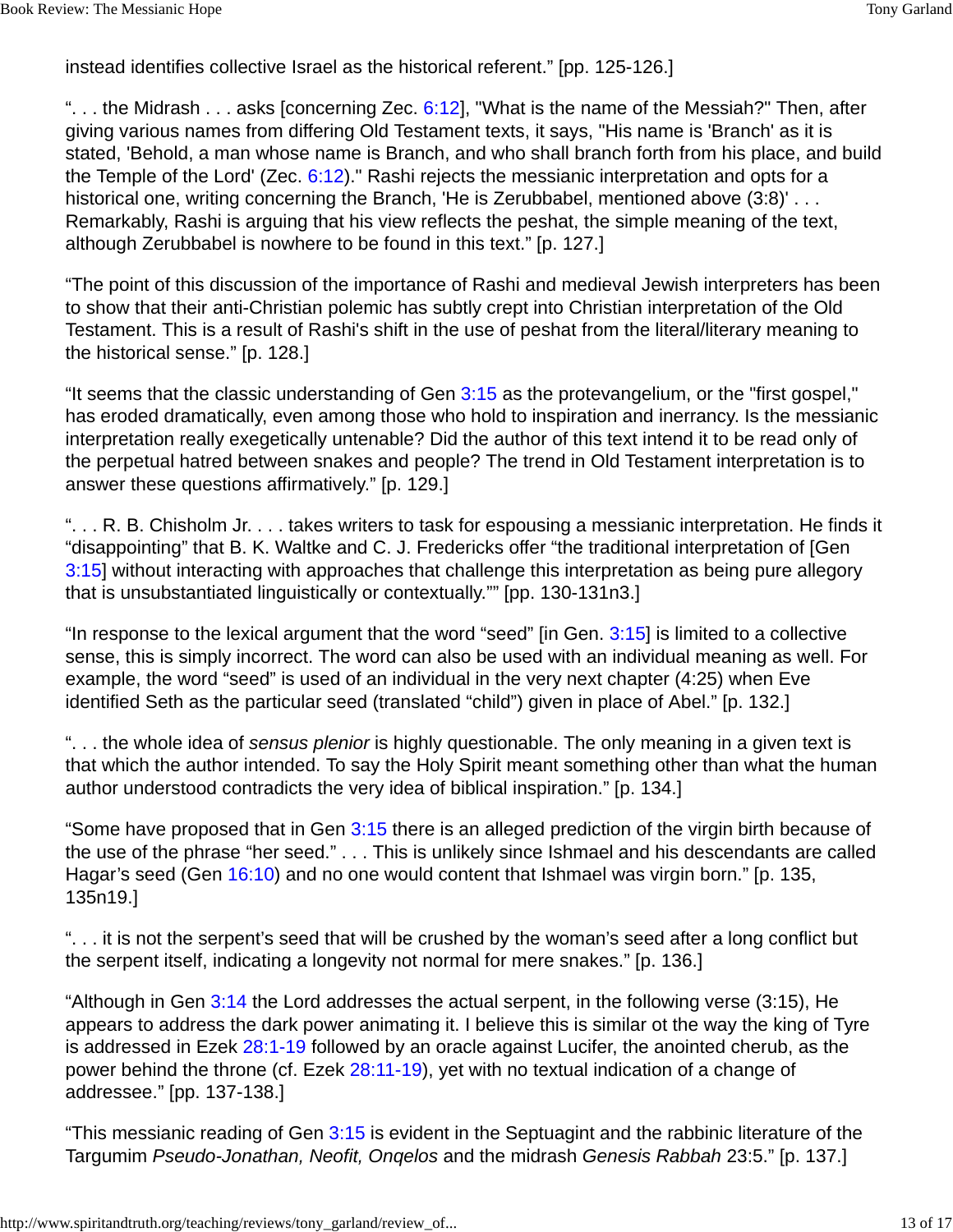"Nevertheless, this curse [Gen  $3:14$ ] should not be understood as changing the actual physical condition of all snakes but more likely declaring the meaning of their normal characteristics. Thus, when God proclaimed that the serpent would crawl on its belly, it does not mean that serpents previously had legs. Rather, crawling would now forever be understood as a sign of defeat. . . . Unlike the rest of creation, when the effects of the fall are reversed, the curse on the serpent will remain forever [Isa 65:25]. In this way, the serpent will remain an eternal outward symbol of the spiritual defeat of the dark force behind the fall." [p. 138, 138n39.]

". . . there is an ambiguity to the term "seed" in that it can oscillate from the collective to the individual usage. Walter Kaiser writes that the word "is deliberately flexible enough to denote either one person who epitomizes the whole group . . . or the many persons in that whole line of natural and/or spiritual descendants."" [p. 139.]

"Jack Collins has demonstrated that when a biblical author has a collective sense for "seed" in mind, he uses plural pronouns and verbal forms to describe it. However, when he has an individual in mind, he uses singular verb forms and pronouns to describe the "seed."" [p. 140.]

"Kaiser maintains that the two blows are different despite the same word being used to describe them [Gen 3:15]. The distinction, he says, is that "crushing the head and crushing or bruising the heel is the difference between a mortal blow to the skull and a slight injury to the victor." This seems mistaken. Since in the context the tempter has taken the form of a serpent . . . it is likely that the tempter's blow would be equated with a serpent's bite. And in the case of this animal, the Hebrew generally uses it to speak of a venomous and lethal snake. Most likely, therefore, the text is speaking of two comparable death blows: the future redeemer will strike the head of the tempter and thereby kill it, and at the same time the tempter will strike the heel of the redeemer and kill him. . . . it indicates that the woman's seed will indeed have victory, but the victory will be achieved through suffering his own death. This appears to be how the writer of Hebrews understood this verse . . . (Heb. 2:14-15)." [p. 141.]

"[In Gen 22:17] the HCSB, NASB, NIV, NKJV, and NET Bible all translate the third person singular pronoun here as "their." The KJV and ESV translate the singular pronoun accurately as "his."" [p. 143.]

"The historical setting [of Isaiah 7:14] was a threat against Judah around the year 734 BC. At that time, Rezin, king of Syria (Aram) and Pekah, king of the northern kingdom of Israel, formed an anti-Assyrian alliance. They in turn wanted Ahaz, king of Judah, to join their alliance. When he refused, they decided to make war against Ahaz to force the issue (7:1). The northern alliance against Ahaz caused great fear in the royal family of David (7:2) because the goal was not just to conquer Judah but also to "set p the son of Tabeel as king" in the place of Ahaz (7:6). Their plan would place a more pliable king on the throne and also put an end to the Davidic house. This thread provides a significant detail in understanding the passage." [p. 148.]

"... Ahaz, with false piety, refuses to test God [Isa. 7:12]. The disingenuous nature of his response is plain in that this is a kin who had so little regard for the Lord that he practiced idolatry, even offering his own son as a child sacrifice to Molech (2 Kgs 16:3; 2 Chr 28:3)." [p. 140.]

"A close reading of the text will disclose not just one prophecy here but two—a long term prediction addressed to the house of David (Isa. 7:13-15) and a short-term prediction addressed to Ahaz (Isa. 7:16-25). . . . Since the northern alliance was threatening to replace Ahaz with the son of Tabeel, the entire house of David was being endangered. Were Syria and Israel to succeed, the messianic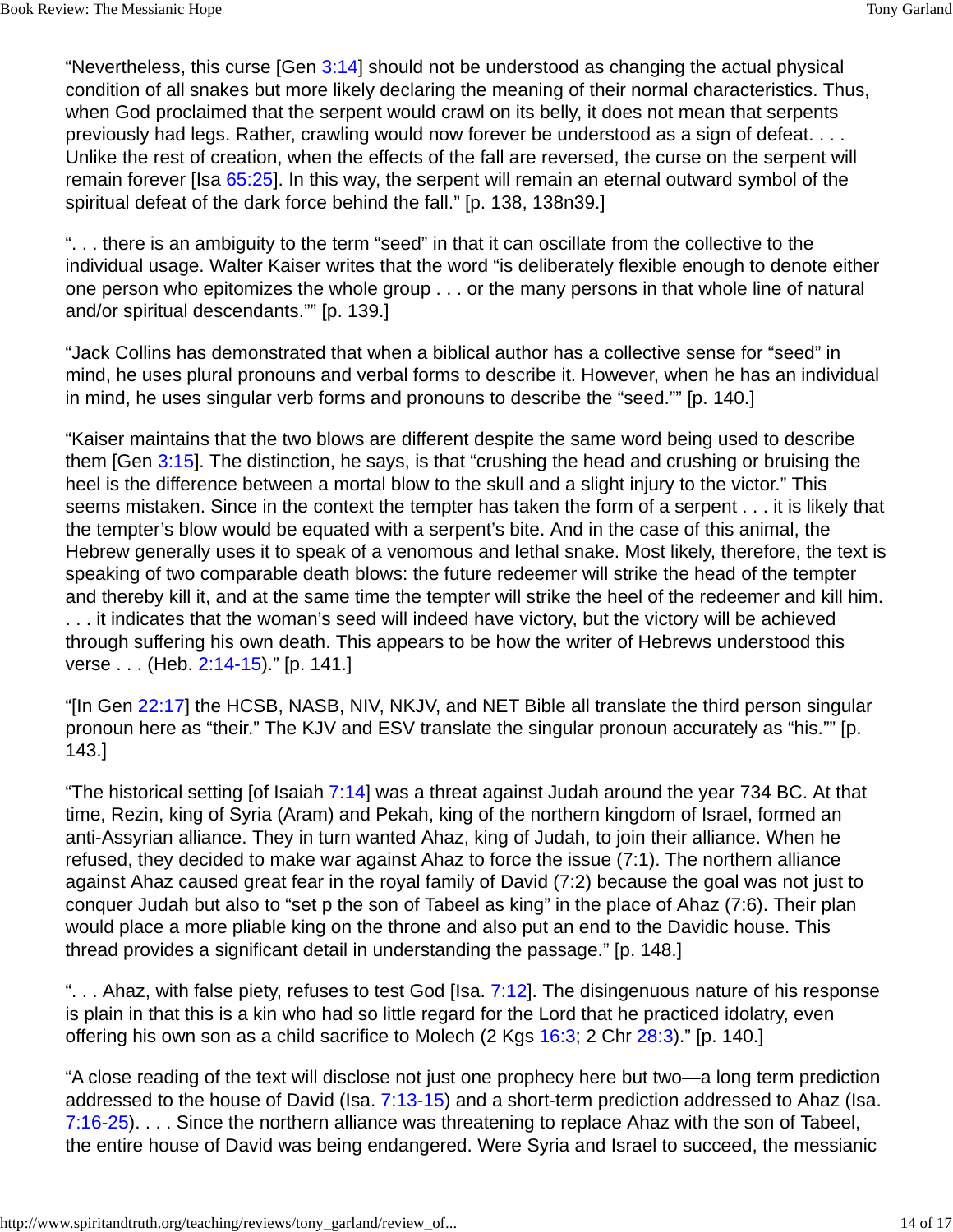promise of a future son of David who would have an eternal house, kingdom, and throne (2 Sam 7:16) would be demolished. This provides the need for a long-term sign of hope that despite the menace to the house of David, the Messiah would be born, with the sign of His coming being His virgin birth. . . . When addressing Ahaz alone, the *singular* was used. However in 7:13-14, Isaiah used the second person *plural*. This is not an obvious change in the English Bible, but in v. 13 the imperative verb "listen" is plural, the expression "is it not enough for you" is plural, and "Will you also try" is plural. Then in v. 14 "you" is plural. The reason for the shift is that God was clearly fed up with this wicked and sanctimonious king, so he addressed the royal house he represented. Moreover, it was not only Ahaz that was being threatened but the entire house of David. . . . The prophet returned to using the second-person singular pronoun in 7:16 ("the land of the two kings you [sg.] dread"). In 7:1011 he used the singular to address King Ahaz. Then, when addressing the house of David with the prophecy of Messiah, he shifted to the plural. But in 7:16, he addressed King Ahaz, using the singular pronoun once again and giving him a clear prophecy: before Shear-Jashub would be able to discern good from evil, the northern confederacy attacking Judah would fail. Within two years, Tiglath-Pileser defeated both Israel and Syria, just as the prophet had predicted. Having completed his long-term prophecy, Isaiah gave a short-term prophecy. In doing so, he followed a frequent pattern in his book. He consistently did this so his readership could have confidence in the distant prediction by observing the fulfillment of the near one." [p. 140, 158.]

"While some commentators believe that Jephthah's daughter was an actual human sacrifice [Judg 11:34-40], others maintain that she was given by Jephthah to lifelong service in the tabernacle. Thus, she was never to marry and went with her friends to mourn her virginity. If this is the case, then perhaps it indicates that serving in the temple was restricted to virgins." [pp. 153-154.]

"Some have objected to Matthew's use of this passage [Isa.  $7:14$ ] in the birth narrative (Matt 1:23) because Mary did not name the child "Immanuel." However, "Immanuel" is no the given name of the Messiah. Rather, it was to be seen as a symbolic, descriptive throne title. Similarly, David's son was given the name Solomon, but his descriptive royal title was "Jedidiah" or "Beloved of the Lord" (2 Sam 12:24-25)." [p. 155n22.]

"So who is the child in [Isa. 7:16]? In light of Isaiah being directed to bring his own son to the confrontation with the king at the conduit of the upper pool [Isa. 7:3], it makes most sense to identify the lad as Shear-Jashub. Otherwise there would be no purpose for God directing Isaiah to bring the boy. Thus having promised the virgin birth of the Messiah (Isa. 7:13-15), the prophet then points to the very small boy that he has brought along and says, "But before this lad (using the article with a demonstrative force) knows enough to refuse evil and choose good, the land whose two kings you dread will be forsaken." In this way, Shear-Jashub functioned as a sign to the king. Appropriately, Isaiah could tell Judah in the very next chapter, "Here I am with the children the Lord has given me to be signs and wonders in Israel from the Lord of Hosts who dwells on Mount Zion" (Isa. 8:18)." [pp. 157-158.]

"Some might object that the careful reading available to Matthew [Isa. 7:14] was not understandable to Ahaz, who might be considered "the original audience" of this prophecy. This objection fails to understand the nature of the Bible as a text. While Ahaz did receive this prophecy in a particular time and place, all we have is a textual record of that event in the composition known as the book of Isaiah. Thus, Ahaz is not the original audience of the book of Isaiah but a character in the inspired narrative written in the book. The audience of the book is eighth century BC Judah, to whom a careful reading of the visible compositional strategies were available. They could read it in context with Isaiah 9 and 11 just as any reader of the book of Isaiah can after the house of David had found its fulfillment in the virgin birth of Jesus of Nazareth." [p. 161n37.]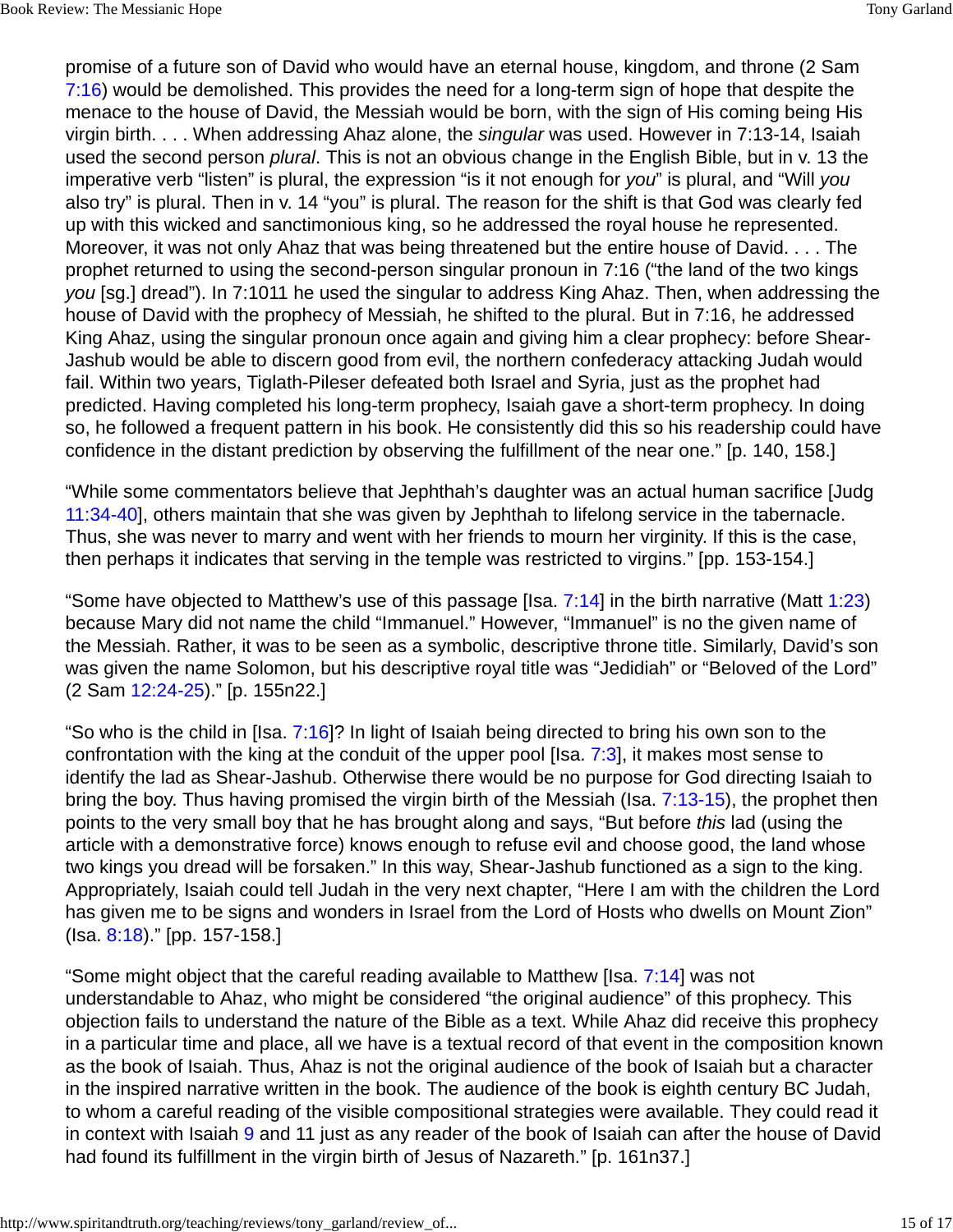"Signund Mowinckel and other scholars prefer the LXX, which reads [at Ps.110:3], "from the womb of the dawn, I have begotten you," a translation based on the same Hebrew consonants but with different vowel pointings (yělidtîkā). Additionally, Bentzen has suggested that the corruption of the MT resulted from deliberate scribal efforts to obfuscate the meaning and its plain allusion to Ps. 2:7." [p. 175.]

"D. Sayers' observation is helpful: "We have very efficiently pared the claws of the Lion of Judah, certified Him 'meek and mild,' and recommended Him as a fitting household pet for pale curates and pious old ladies" (The Whimsical Christian: Eighteen Essays [New York: Macmillan, 1978], 14)." [p. 179n60.]

"A final but significant innertextual link between the two psalms is derived from the variant reading for [Ps. 110:3]. There, God declares to the King, "from the womb of the dawn, I have begotten You [yelidtîkā]," the same word used in God's oracle to the King in [Ps. 2:7]: "You are my Son, today I have begotten you [yelidtîkā]." Although Psalms 2 and 110 are clearly linked in the New Testament (Heb. 1:3-5,13; 5:5-6), the phrases about the Begotten One were not associated (as far as we know) until Justin Martyr in the second century." [p. 181.]

"Rabbi Akiba made the connection between Daniel 7 and Psalm 110. When explaining the plural "thrones" used in Dan 7:9, he said, "One [throne] was for Himself and one for David," that is, for the Messiah. As Hay points out, "It seems distinctly possible that both Akiva and the writer of Daniel 7 were thinking of Ps. 110:1." Yet a second important intertextual reference to Ps. 110:4 is Zech 6:9-15. There it describes the eschatological unification of the royal and priestly offices with a role play by Joshua the high priest. A composite crown, representing kingship and priesthood, is placed on Joshua's head, and he is called by the messianic title, "Branch" (6:12). The Priest-King will build the eschatological Temple and sit and rule on His throne . . . He will be a priest on His throne, and the counsel of peace will be between the two offices" (Zech  $6:12-13$  NASB). Clearly this is a reference to the King described in Ps 110:4, who is a priest like Melchizedek, uniting the offices of king and priest." [p. 182.]

| Endnotes: |  |
|-----------|--|

- 1. Ref-1272, pp. 30-31
- 2. Ref-1272, pp. 11-12
- 3. Ref-1272, pp. 28-33
- 4. Ref-1272, p. 34
- 5. Ref-1272, p. 46
- 6. Ref-1272, p. 64
- 7. Ref-0009
- 8. Ref-1272, p. 116
- 9. Ref-1272, p. 117
- 10. Ref-1272, p. 123
- 11. Ref-1272, pp. 157-158
- 12. Ref-1272, p. 85.

Sources: